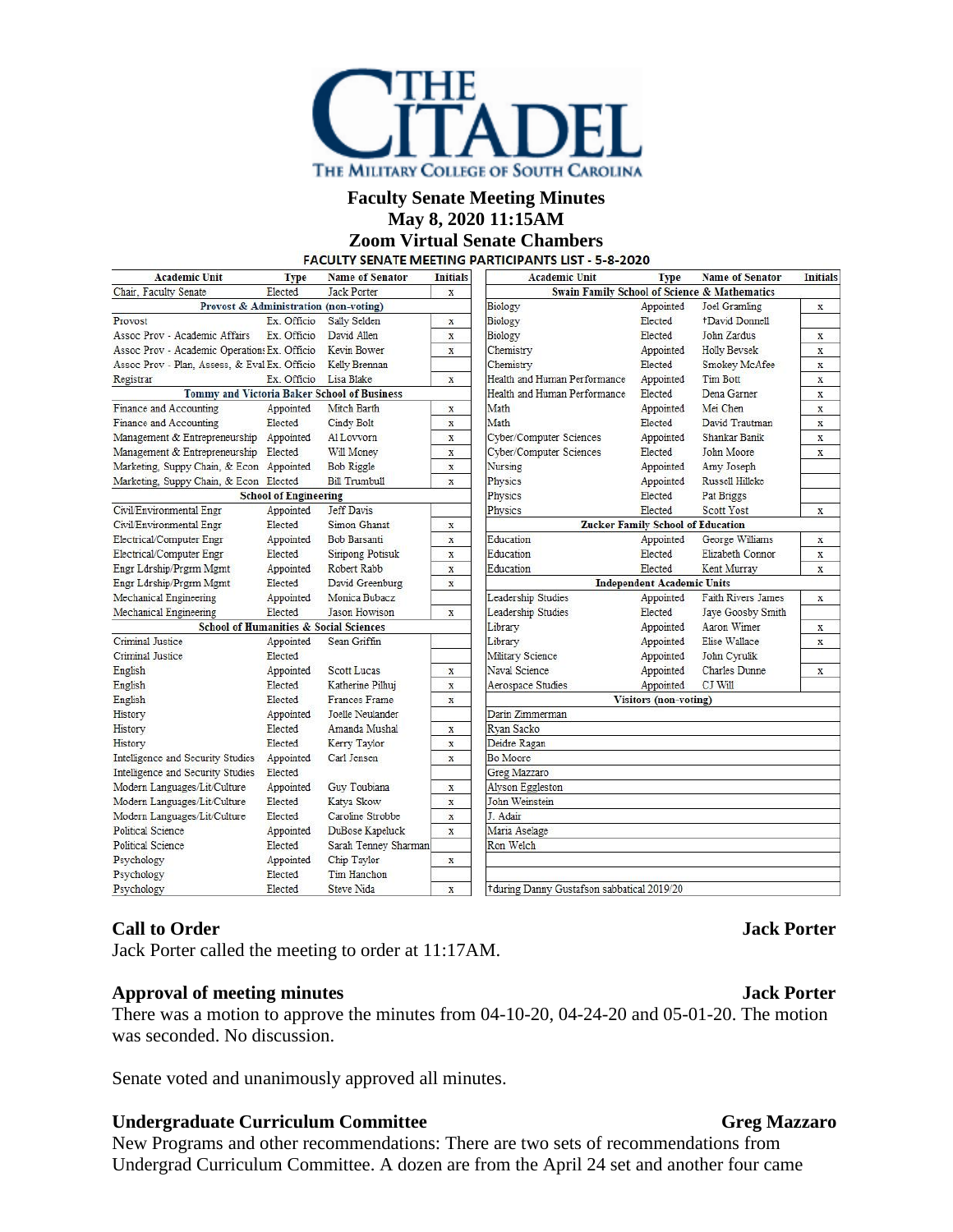from the May 4 set. There were sixteen items in total. There are 5 new courses, 5 revised courses with mostly coding and numbering changes, 2 revised majors and 2 revised minors. # 50 is the new minor that we already addressed at the last meeting. Mei Chen had a question about #49. Motion to approve both packages and seconded.

Discussion:

Holly Bevsek

- I have a quick question on #55, the new course in Applied Function of Anatomy and Physiology Lab. What Department is offering this?

Tim Bott: This is coming from Health and Human Performance. This is part of our online tactical program. We had a 3-credit course and this is a one-credit additional lab. This is mainly for our Physical Education majors and focuses on the functional anatomy side of things.

- Holly Bevsek
- I don't want confusion with the Biology Department's  $A \& P$ . The names are so similar. A different name might be helpful.

Ryan Sacko: We have had some discussions about this and we would advise our students in the correct direction.

Holly Bevsek

- Students don't always go to their advisors and they don't always heed their advice, with the names being so similar I think there is a real chance of some problems. I think it would be helpful for a different name to make it clear that they aren't the same thing.

John Weinstein: For clarification, our foundational anatomy and physiology course is a pre-requisite for this course, so there should be no problem.

Mei Chen

- In regard to # 49 Applied Business Math and Statistics, in the very last sentence, it says this course is restricted to college transfer students only? If you look at the syllabus, the location is online and the pre-requisite is a Math or Statistic course. So first I want to ask is the online course always an online course or is just for this spring semester? Is this for the  $2 + 2$  program? What is the level of this course? The prerequisite says introductory math or statistic course for Business Majors. I would expect the pre-requisite to be Math 105 or Statistic 160, but it's not here. Is anyone here from Business that can give us some explanation on that?

Mike Barth: I can. This course is only taught with the business students that are in Degree Completion. We started it out as one of our seminar courses. In our Degree Completion program we require 3 math/statistics courses. Most students come in with two already because they come in to take business courses as juniors so that's why we added this in there for our Data Analytics process. It's a lot more similar to our BADM 110 for cadets. We specifically went out of our way to not allow this during the day program or for cadets, although I think it's a great Math course. We talked about this and shared the book with you last Spring. We just keep teaching this seminar and we want to get it out there with a real number.

# Mei Chen

- So this course is for  $2 + 2$  Program? So for  $2 + 2$  Program, do they also take Business 110, Math 105, and Statistic 160 at Trident Tech?
	- Mike Barth: They bring in two math courses, typically they are either the 104 or 105. We do offer 110, but this is more applied process and it is a lot more similar to 105 because it has the Excel labs. It's a way to teach them Excel and Statistics, business terminology, and apply business problems all at the same time. We consider it part of our Data Analytics emphasis.

Mei Chen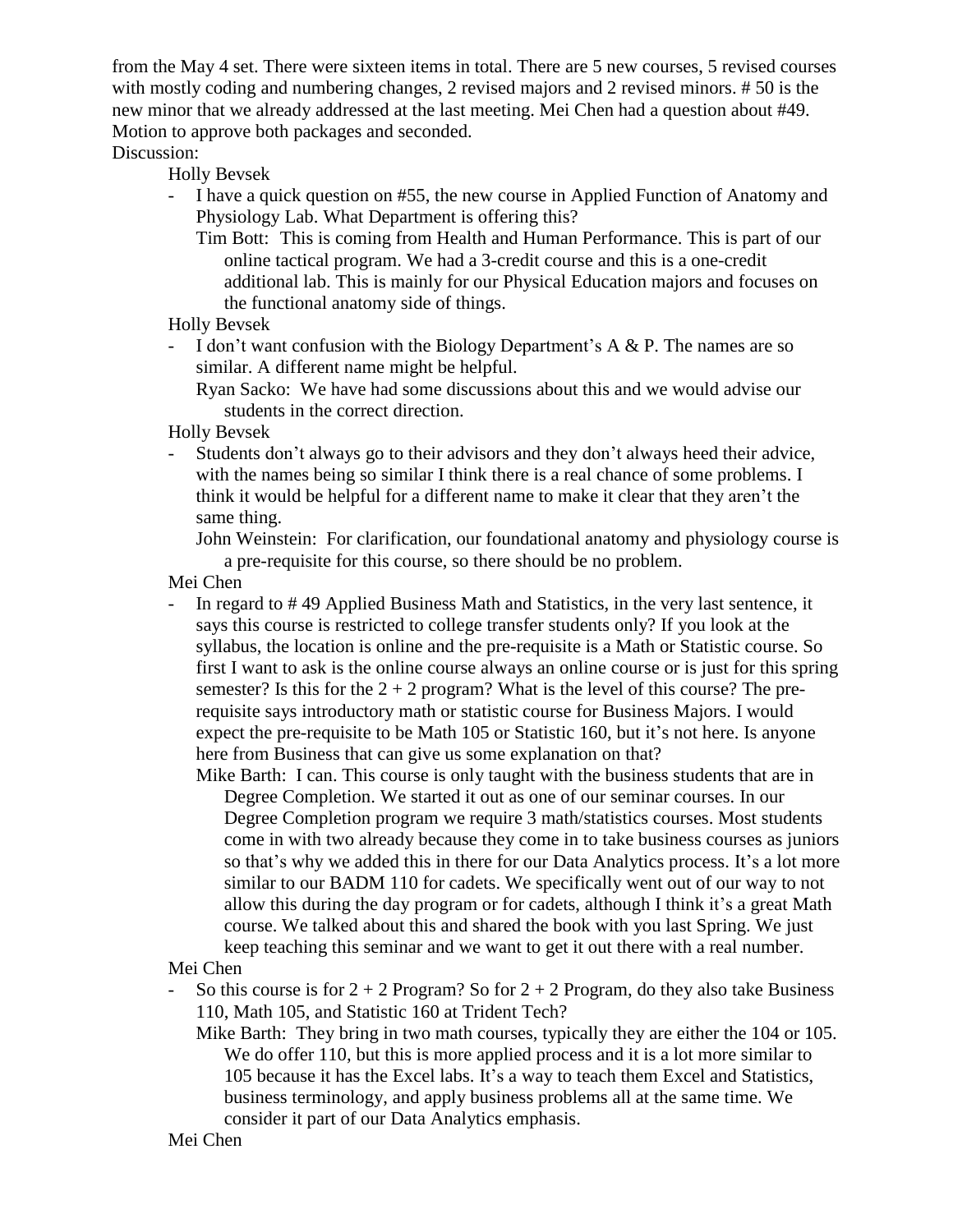- We changed the requirement for all business majors to Math 105 and Statistic 160 starting from the past academic year, so I think the  $2 + 2$  program would have the same change, if that is the case, is it not?

Mike Barth: It is not the case. With the  $2 + 2$  they come in with two years in whatever they got from Trident Tech, but the aim here is to pick them up with Business studies. They come out with two years. They are required to have three Math or Statistic related courses. A lot of them bring in three so they don't need this at all. We just want to get this BADM 430, which is our seminar course, as an elective that students can take to meet the math requirements for that program, but it is not required for all students and it specifically excludes the cadet program.

Mei Chen

- So maybe you still keep the seminar in the title because the title now seems to duplicate Math 105 and Statistic 160. Maybe you could say Business Seminar or that it is a seminar for a transfer student? That would be easier for us to understand, otherwise it is a duplication for Math 105 and Statistic 160.
	- Mike Barth: This is applied practical business problems and is nothing but Excel labs. It is an elective to meet the math requirement. It has been popular because it is a really good course. This is not part of the cadet program; it is something else entirely.

Bill Trumbull

- Could we address Mei's concern by changing the title to something like Applications of Math Statistics in Business?

Mei Chen

- Or if you call it Business Seminar for Business Majors or Application of Math and Statistics, that probably is better than Applied Math and Statistics, or Business Application in Math and Statistics?

Mike Barth: Other than the number of letters in the name and I will defer to Lisa on that, I think Applied Business Math and Statistics fits in that box. I'll have Jeremy Bennett get with you and Lisa Blake on the name.

Jack Porter

- So I will encourage the faculty from both the Business and Math department to work together to come up with a name that everyone agrees on.

Guy Toubiana

- I have a question on # 48 Special Topics in Film Studies. Is it possible for another department to teach this class?
	- Scott Lucas: This is an English class so we are looking for it to be taught by upper division English professors. It can have International content and that would be interesting to explore maybe co-teaching with a member of your faculty. I think that your faculty could easily propose a similar special topics course for modern languages that students could take.

Senate voted: Unanimously passed, motion carried.

# **Graduate Curriculum Committee Simon Ghanat**

New programs and other recommendations: The Graduate Curriculum Committee met on Tuesday this week and we have the following proposals for the Faculty Senate:

- Clarification of wording for Accelerated MA in Biology,
- Allow additional courses to be equivalent to HESS courses,
- Remove lab requirement from MAT-PE,
- Add six courses and remove one course from HESS degree,
- Adjust LDRS Program to allow students to take two electives,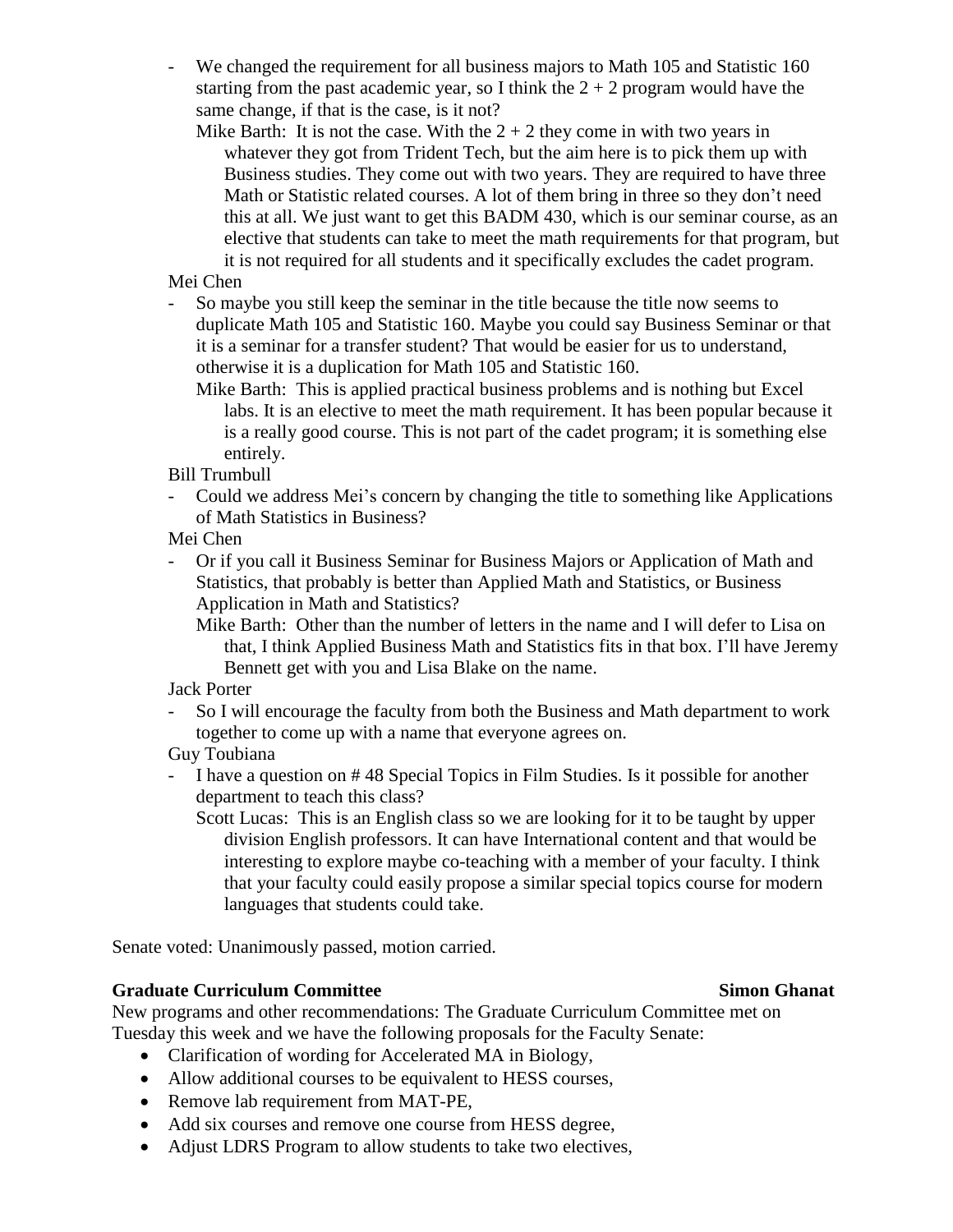- Add new elective course LDRS 733-Special Topics,
- Add new course HIST 803 Comprehensive Exam Reading to Program,
- Curriculum adjustments to Graduate Certificate in SMGT,
- Re-numbering and catalog description update of HESS courses as SMGT courses,
- Curriculum adjustments to MA in SMGT,
- Re-titling and catalog description update of HESS 544,
- Curriculum adjustments to Graduate Certificate in Tactical Performance and Resiliency.

Motion to approve the recommendations of the Citadel Graduate Committee and seconded. No discussion.

Senate voted: Unanimously passed, motion carried.

# **Standing Committees and the Public Health Emergency/COI Jack Porter**

Looking to the future: This is more of an encouragement for the Senators and your colleagues to think a little bit about the future. We've had six weeks or so where we have been operating under the umbrella of this public health emergency. It has compelled us to address and tweak some of our standard operating procedures. It also might impact some of the standing committees and their mandates and what they are designed to do. I would like to bring this up again when we start in the Fall. I'd like to encourage colleagues to think about how standing committees can amend their charters, rules and procedures in case we have another emergency/COI in the future where they may have to meet in an alternative forum, or with a different type of schedule or time frame. This is not just a procedural challenge but it's also a content challenge. There are a number of standing committees that may want to think about how their work can contribute to or participate in any future Continuity of Instruction actions. For example, we have cadet life, enrollment, we have a number of committees that may be able to provide very valuable contributions to the college as we try to manage these unfortunate emergencies. I'd also like to encourage the Faculty Governance Committee to think carefully about the Faculty Manual and that it would reflect on some of the experiences we have just been through. I'd like you all to think a little bit over the summer, while this is all still fresh in our minds and that way when we reconvene more formally at the end of the summer that different standing committees may be able to evaluate their work and what they are doing in the wake of another emergency in the future.

# **Provost** Update Sally Selden

Congratulations on finishing the semester. I cannot thank you enough for how hard you have all worked. I have heard a lot of positive comments from students. It has been an interesting first year. I'm sorry that our time was cut short, I was looking forward to our celebrations and traditions of Spring Semester. Usually CGC has an event related to graduation where they recognize faculty. I want to take this time to recognize three of our colleagues who would have been highlighted.

The first one is the MBA Faculty Member of the Year Award. This person is selected based on a vote from our MBA students and that goes to our colleague, Dr. Michael Barth. Congratulations! He is Head of the Department of Accounting & Finance in the Tommy & Victoria Baker School of Business. He is currently in the role of Associate Professor but he has just been promoted, so congratulations again! He teaches corporate finance and general business courses. He spent nine years on active duty with the U.S. Army and another six years as a reservist. He received his Ph.D. in Risk Management & Insurance from Georgia State University and he also holds the Chartered Property-Casualty Underwriter (CPCU) professional designation and the Associate in Underwriting (AU) professional designation. I am really sad that you're retiring and you will be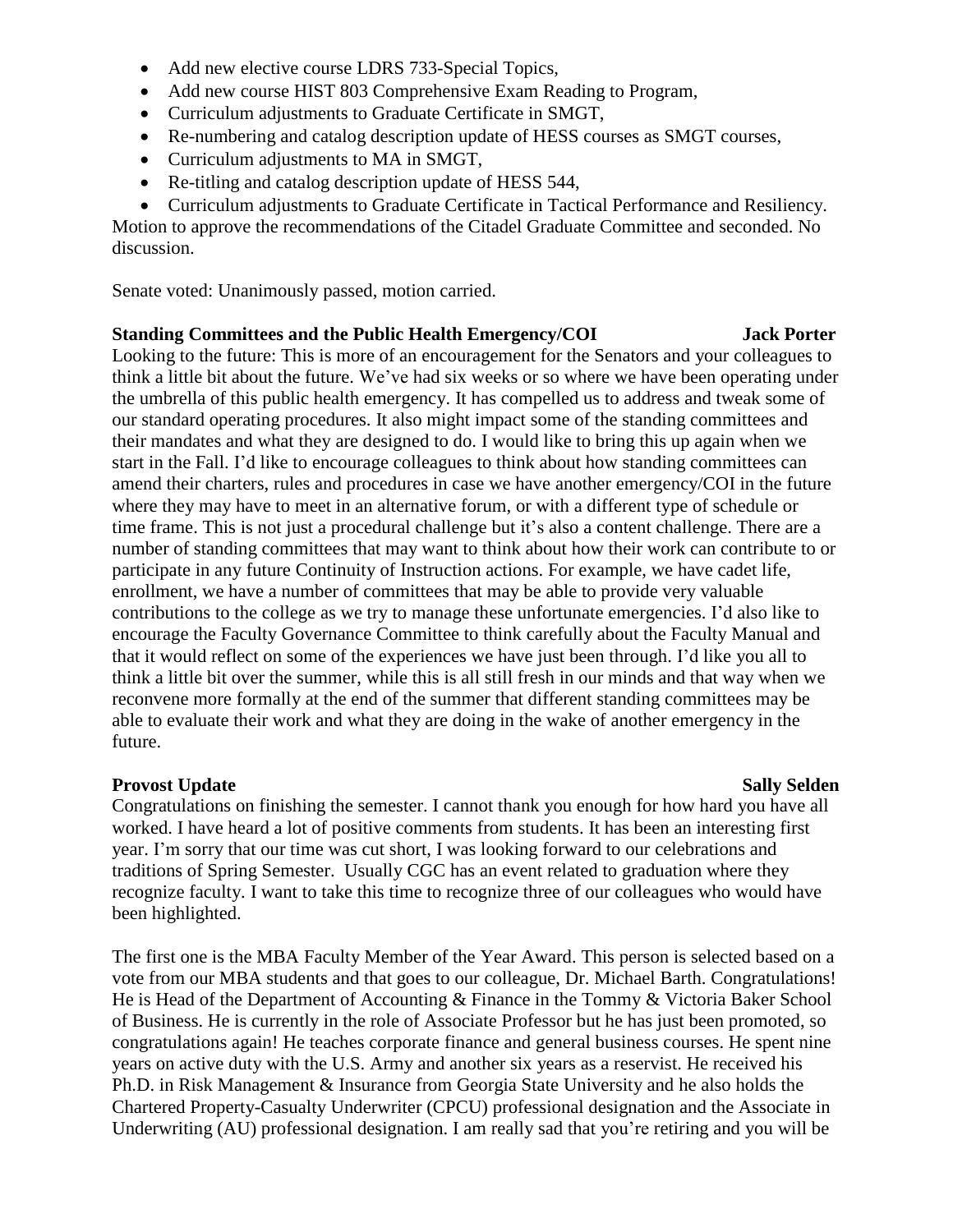missed. Thank you for all that you've done. A special congratulation for our MBA Faculty Member of the Year.

Our next award is the Business Evening Undergraduate Faculty of the Year. This award is also based on student votes and this goes to Maria Aselage. Maria teaches Personal Branding & Networking, Communications for Executives and Principles of Marketing. In addition, she owns and operates her own communications consulting company. She has more than 28 years of experience in the communications field and she received her BA in Journalism degree from the University of Georgia and her MBA from the Citadel. Please join me in congratulating Maria! Our last award is for Faculty Member of the Year for Outstanding Contributions to The Citadel Graduate College. This is based on graduate education across campus.

I am pleased to recognize Dr. Jeremy Bennett. He directs the MBA and Undergraduate Completion Programs and he is also an Assistant Professor in the Baker School of Business. Prior to joining The Citadel, he served as the Director of the MBA program at the University of North Georgia. He holds a BA in Sociology from the University of Georgia and a Ph.D. from Georgia State University. Congratulations to Dr. Bennett!

Now what is interesting is that all three of our colleagues have a Georgia connection, and I also have a Georgia connection, so I am pretty excited to see that! Everyone, please join me in congratulating all three of them and I am sorry we are not able to do this in person.

Last time I talked about the CARES Act and that we were going to send checks out to all of our students who are PELL eligible and I had estimated it to be about \$1400.00. I'm pleased to share that those checks have gone out and each PELL eligible student received \$1758.00. We also still have CARES funding left so students can still apply if they have a need. Hank Fuller and his team will be making those awards soon and I know that it does make a big difference for our students.

I want to make an announcement about Summer II. We have made a decision that we will be moving almost all of our Summer II Programs to online with the exception of lab-based courses that need to be on campus in order to use lab equipment. No residential housing will be offered. We are putting some provisions in place to allow these lab classes to operate and we are just starting to get that all in place. One small change, if you were teaching in Summer II daytime and evening and you've been moved online, the dates are going to be changed to June 29-August 13 to allow more time because it's an online course. Dr. Brennen will be sending out some more information about this. Dr. Cheshire will be offering additional training and support. We are going to be there to help you as you make that transition.

With the decision not to house students in July, CSI has been canceled. We will be doing something virtually with all of our incoming knobs. More to come from Dr. Allen and his team on that. We are going to invite all of our incoming knobs, and we are going to particularly focus on those students that have said they would like to have been a part of CSI, and invite them to participate in Summer II online programs. We will be working with departments and offering courses that are appropriate, and that students often have taken in CSI that help them as far as facilitating their pathway into their major. I am happy to take questions at any point about this. I cannot thank the taskforces enough that have been set up this semester to help us get through this Continuity of Instruction questions; Dr. Bower and his team; Aaron Weimer and his team dealing with student support services. We are closing down those operations at this point and shifting our main effort to coordinating plans for fall. I am sure you have a lot of questions and I want to give you a brief update and then I will take your questions.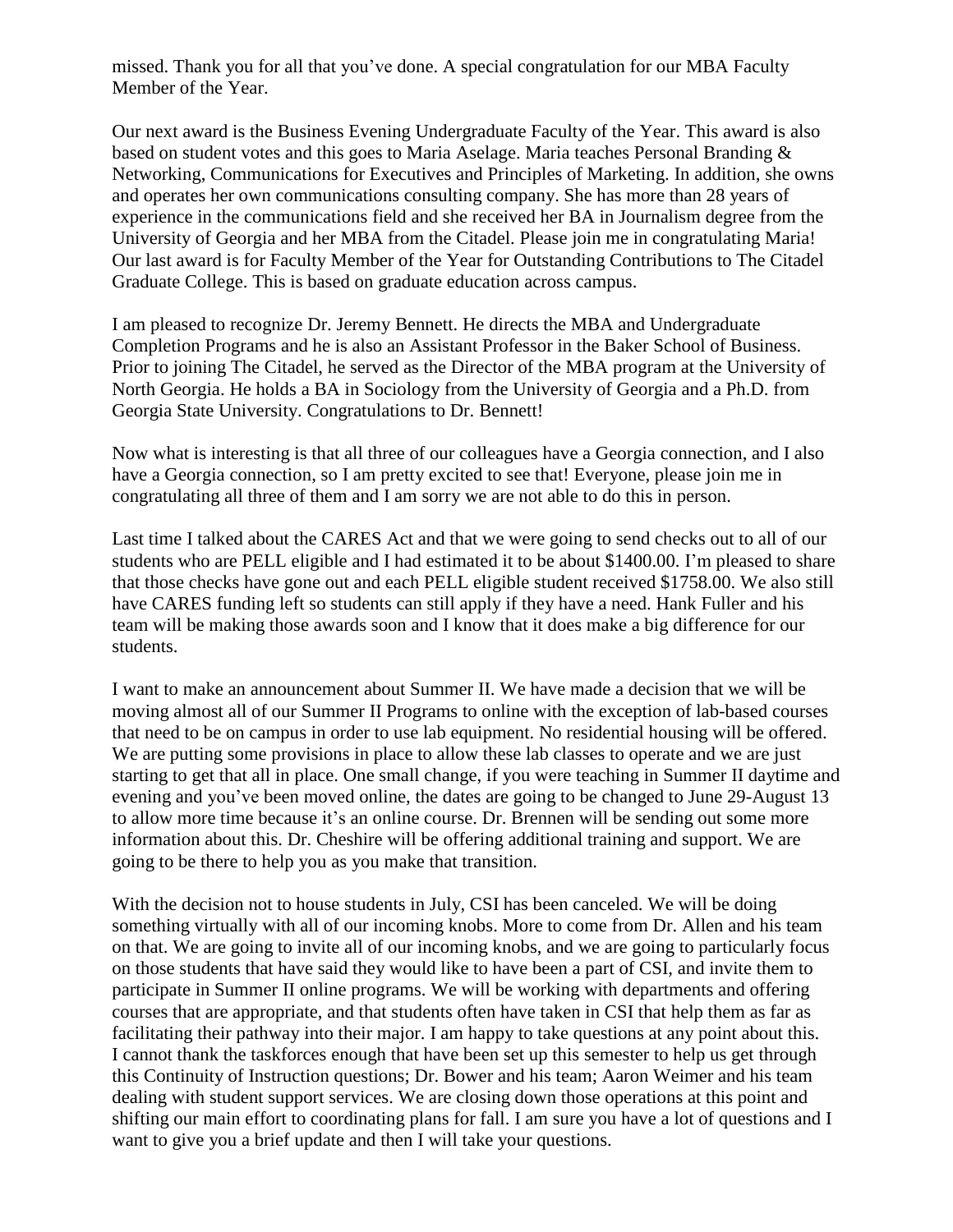We have put together a group led by Dr. Ron Welch who have basically identified three different possible fall calendars and we are working on the possible implementation details of. It is our goal, and our hope, that we are able to return all of our students to campus in the fall as long as we can meet certain conditions. We are working very hard to try to put those things in place such as testing and personal protective gear. That is one option that we are planning for, is to return everyone to campus and launching on time for fall. The second configuration that the team is working on is starting late and running a 12-week semester. The third alternative is separating the semester into two parts, 8-weeks with a break to allow challenge week, and then another 8 weeks. The thought would be that we might do the first 8 weeks online and then we are able to come back for the face to face for the second 8 weeks or it may begin first and then the online happens. As you know, everything changes daily. The Governor is revisiting his Executive Order next week. We will have to do as directed by the Governor and if the Governor says we cannot open, we will have to face that and begin online. In light of that, I think we all have to be prepared if we have to offer fall online and that's one of the things I mentioned about Diana Cheshire and her team offering a lot of training and again there will be more messages coming out about things we can do to support you. I'm going to take a minute to answer some questions that you may have on chat.

# Senator

Was there a thought to start classes early?

Dr. Selden: Yes, there was a thought to start early, but this is not moving forward. Senator

- Financially, how do each of three calendar options work?
	- Dr. Selden: Financially, from an Institutions perspective there would be a loss of revenue if we go to the 12-weeks option. If we have the semester where we are half online and half face to face, it's not clear yet, what we would do in terms of tuition for the online part, but we would lose resources that are related to room and board, which is substantial. One of the financial advantages we have right now is the ability to house the Marines in his staging process. We have a contract through the end of June and after that point, I am not sure. We are going to be looking into some efficiencies. We will be looking closely at enrollment and how to make sure we are able to keep our faculty intact, but looking at ways to be more efficient to keep our entire faculty fully employed for the fall.

# Senator

- General question about financial need for students.
	- Dr. Selden: We do have some additional dollars. The CAA has made a substantive contribution for scholarships for next year. We also have some Alumni that are willing to support some scholarships for next year. We do have some concerns about the financial situation of our students who are currently enrolled, but also for perspective students. We are paying attention to that and trying to garner additional resources to support that. Our deposits as of yesterday were right at 699. Our goal is 700. Usually there is some attrition that occurs but the deposit date has been moved to June 1. We are a little behind where we were a year ago, but a lot has changed. I talked to Dr. Brennen and there is some sentiment that the students who are depositing are firmer commits because families are being less willing to make deposits at multiple schools. We will be working to put some things in place to keep our students who have deposited and who are still considering The Citadel to engage them in some virtual meetings to make sure that they are staying tied to The Citadel.

# Senator

- If a student is not Pell eligible, they are still eligible for that 25% funding from the CARES Act?
	- Dr. Selden: That is not a requirement. We had to allocate 75% of the funding, but the other funding is available for any students.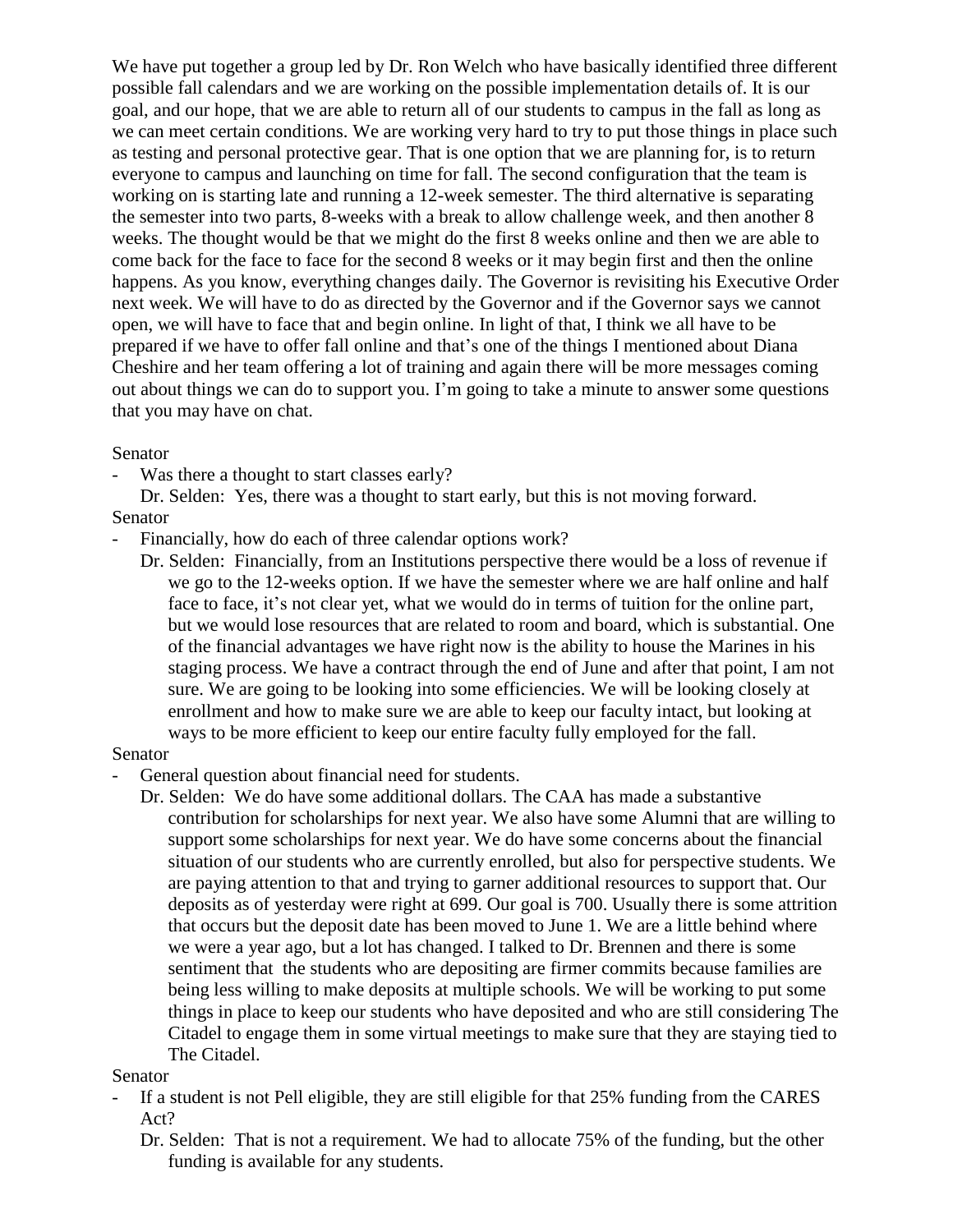One last thing I want to talk about. The Continuity of Instruction taskforce has brought forward a Grade Appeal Process. They are making a few edits but it should be ready this afternoon. I'd like Dr. Bower to talk with you about this.

# Dr. Bower

- The Continuity of Instruction taskforce has been working on a variety of policies to help students and to help bridge us through this emergency. This last one we've brought forth is a formal Grade Appeals Process that is just going to be applied during the Continuity of Instruction phase. We expect that most disputes, like always, will be handled by the professor and student or the professor/department head and student. In the event that it can't be resolved through those normal channels, we wanted to provide a detailed formal process so that the student could still have an appeal and be heard and that the faculty could be engaged in evaluating that appeal and making a recommendation to the Provost. Like Dr. Selden mentioned, we are in the final stages of editing and then we will get it out to you later today. I'd like to add that tomorrow is Commencement. You will have the opportunity to go in to each student's profile and leave a message to those students. I know it will mean very much to them to read them. This is at least a virtual way for you to let students know you are proud of them. I encourage you at 1:00 and 3:00 to log in and connect at citadel.edu and leave your thoughts to the students.

Thank you, Dr. Bower. I would also like to encourage you to log on to the Students Excellence Poster Presentations and check out the poster presentations, it is incredible. Dr. Dena Garner has done a wonderful job. I have really enjoyed going to different student award ceremonies and hearing from students. I think many of the students have really been embracing the virtual graduation and they've been sending in videos and quotes. It means a lot to them when they hear from you and I would love for you to be a part of that. Again, I cannot thank you enough, you're exceptional faculty. To my colleagues who are retiring, you will be missed. We wish you all the best.

# Jack Porter

Before we turn our attention to the next agenda item and open it up for Senate announcements, I do want to revisit the Undergraduate Curriculum Committee vote to make sure that our vote reflects the amendment that a representative from the Baker School of Business, the Department of Mathematics and Science and a representative from the Registrar's office will meet to address the discussion and concerns of the title of the Applied Business Math and Statistics course.

Motion to re-vote on the Undergraduate Curriculum Committee proposals with the amendment and seconded.

Senate voted: Unanimously passed. Motion carried.

# **Senate Announcements Jack Porter**

Katja Pilhuj: A few colleagues and I are really concerned with grade inflation here, especially in light of some of the reports we've seen this semester. These reports have confirmed a lot of concerns we have about grade inflation here at The Citadel and obviously this is a national problem. Recent statistics that Dr. Selden sent us showed us that in the fall semester, half of the grades assigned in total on the campus were A's. There's been an 88% increase in Gold Stars awarded in the past ten years. I would like to put together a group that looks into this issue over the summer, especially exploring this issue at The Citadel and looking at best practices and ways to handle it if it is a problem. If anyone is interested in being a part of this group, please email me and we can correspond this summer hopefully.